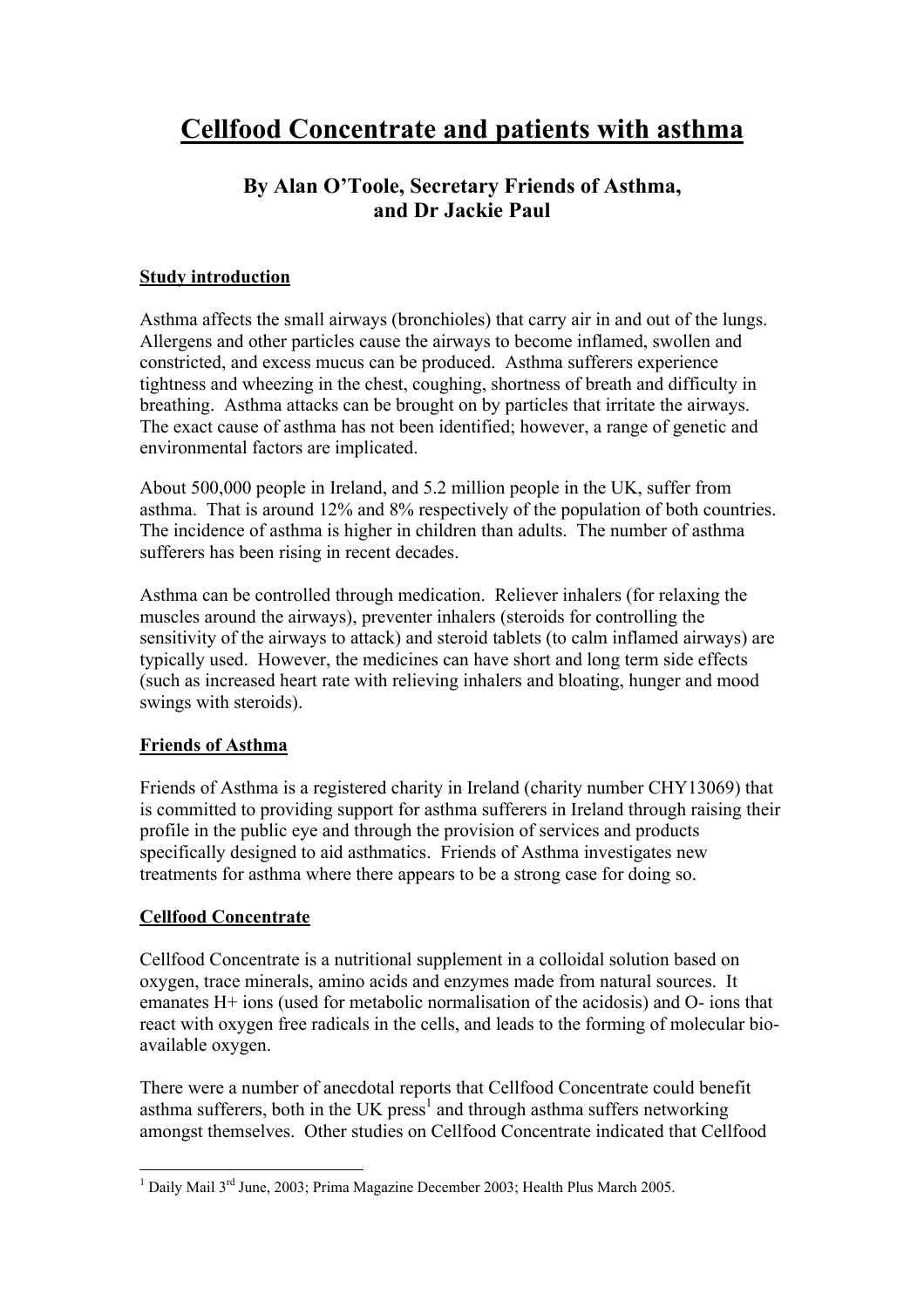improved the supply and use of oxygen in athletes<sup>2</sup> and could be of benefit in the relief of Fibromyyalgia (including fatigue and pain through inflamed tissue and muscles)<sup>3</sup>. A further study into another oxygen product Vitamin O indicated that oxygen therapies improved lung function<sup>4</sup> (a key consideration for asthma sufferers).

As result of these reports, Friends of Asthma decided to run a small trial overseen by Dr Jackie Paul into the efficacy of Cellfood Concentrate and patients with asthma.

#### **Trial methods**

Twenty (20) patients with asthma were recruited to take part in the trial. They all had been suffering asthma for a number of years, and were members of Friends of Asthma. They took Cellfood Concentrate for three months<sup>5</sup>. Their peak flow<sup>6</sup> readings and oxygen levels<sup>7</sup> were measured at the beginning and at the end of the trial. They were also asked for their perceptions of the number of attacks they suffered, the frequency with which they took medication and any other observations they felt relevant.

#### **Trial results**

Peak flow readings



### **Peak flow readings**

**Before trial - after trial**

 <sup>2</sup> *Product Efficacy Report: Cellfood* by Kim De'Ath, Heinrich Nolte, Dr Johan Van Heerden, Sports Institute, University of Pretoria 2002.

<sup>&</sup>lt;sup>3</sup> *Efficacy of CELLFOOD (Deutrosulfazyme) in patients diagnosed with Fibromyalgia*, Department of Clinical Medicine and Immunology Sciences, University of Siena 2006.

<sup>4</sup> *Study into Vitamin O* by Dr John Heinerman, Anthropological Research Center, Utah 2002. The study showed a 17-32% increase in arterial blood oxygen  $(PaO<sub>2</sub>)$ . Patients with fatigue syndrome showed improved lung function.

<sup>&</sup>lt;sup>5</sup> Cellfood Concentrate is taken as 8 drops in a 200ml glass of bottled or filtered water three times a day.

 $6$  Peak flow measures lung function. A Mini Wright Peak Flow Metre was used for the trial.

<sup>&</sup>lt;sup>7</sup> Oxygen levels were measured by an Oxymeter.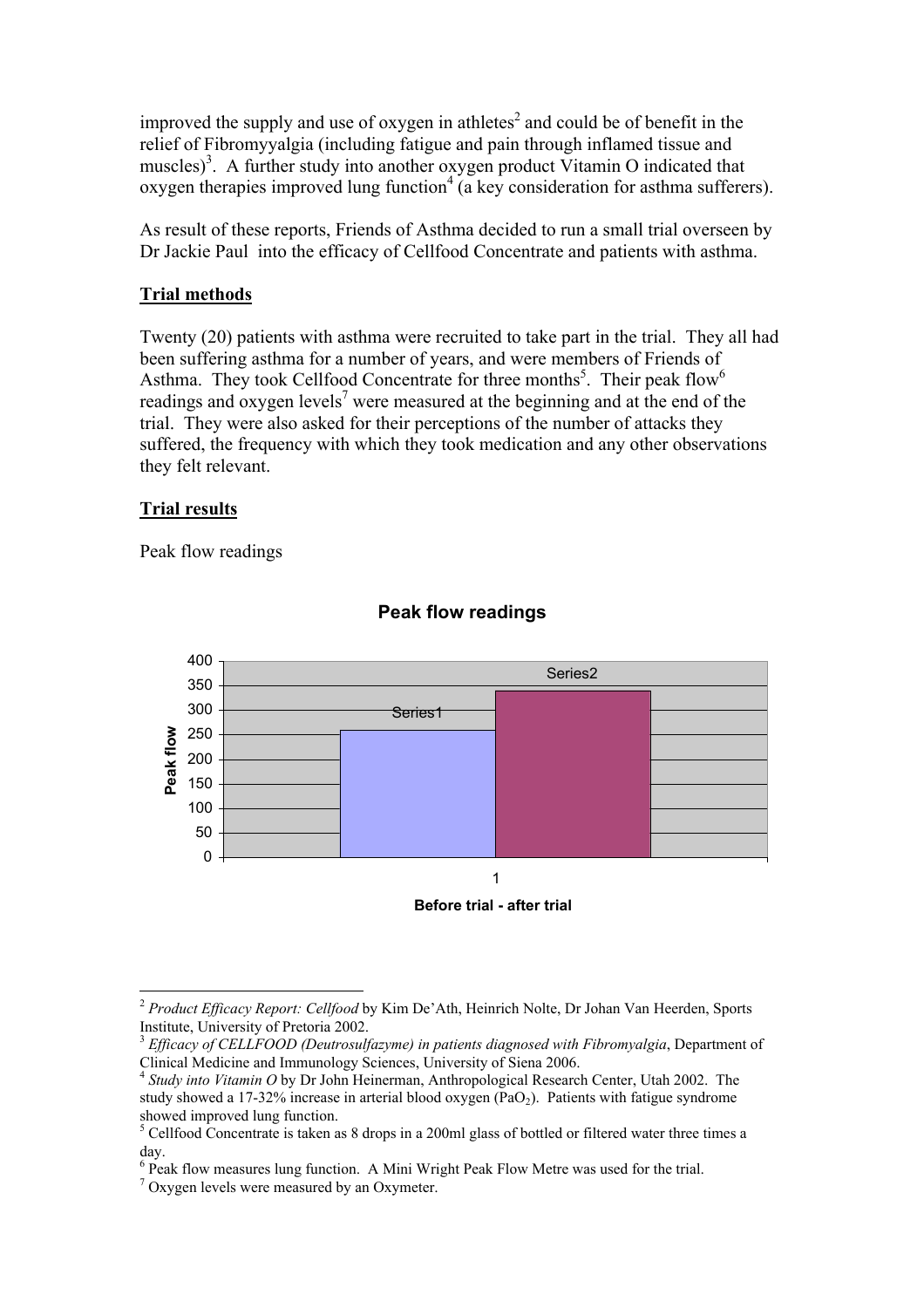There was a significant increase in peak flow readings at the end of the trial. The key points were:

- All (100%) participants registered an increase in peak flow readings.
- The average increase was 30% from 260 before the trial to 340 after the trial.
- The smallest increase was  $11\%$  from 360 to 400.
- The largest increase was  $66\%$  from 150 to 250.
- 50% of the participants showed increases between 25-40%.

Oxygen levels



### **Oxygen levels in the blood**

**Before trial - after trial**

Oxygen levels in the blood increased after the trial.

- All (100%) participants showed an increase in oxygen levels.
- The average increase was  $7\%$  from 91% to 97.6%.
- The smallest increase was 5% from 95% to 99%.
- The largest increase was 8.8% from 90% to 98%.
- 58% of participants showed an increase of 6.5%.

#### Other factors

Participants also gave their observations on the product and how they felt. All commented that their breathing had improved, most said that they used their inhalers less frequently, and some reported that they had periods of up to two weeks when they did not use their inhalers at all. Most also said that they felt they had more energy, and that they felt less fatigued after doing normal tasks. Some also reported more than normal urination, mild queasiness and feelings of dizziness for a period of days when first taking Cellfood<sup>8</sup>.

 <sup>8</sup> <sup>8</sup> The literature accompanying Cellfood Concentrate states that detoxification symptoms might be experienced as a result of the body using the extra oxygen to help eliminate waste.